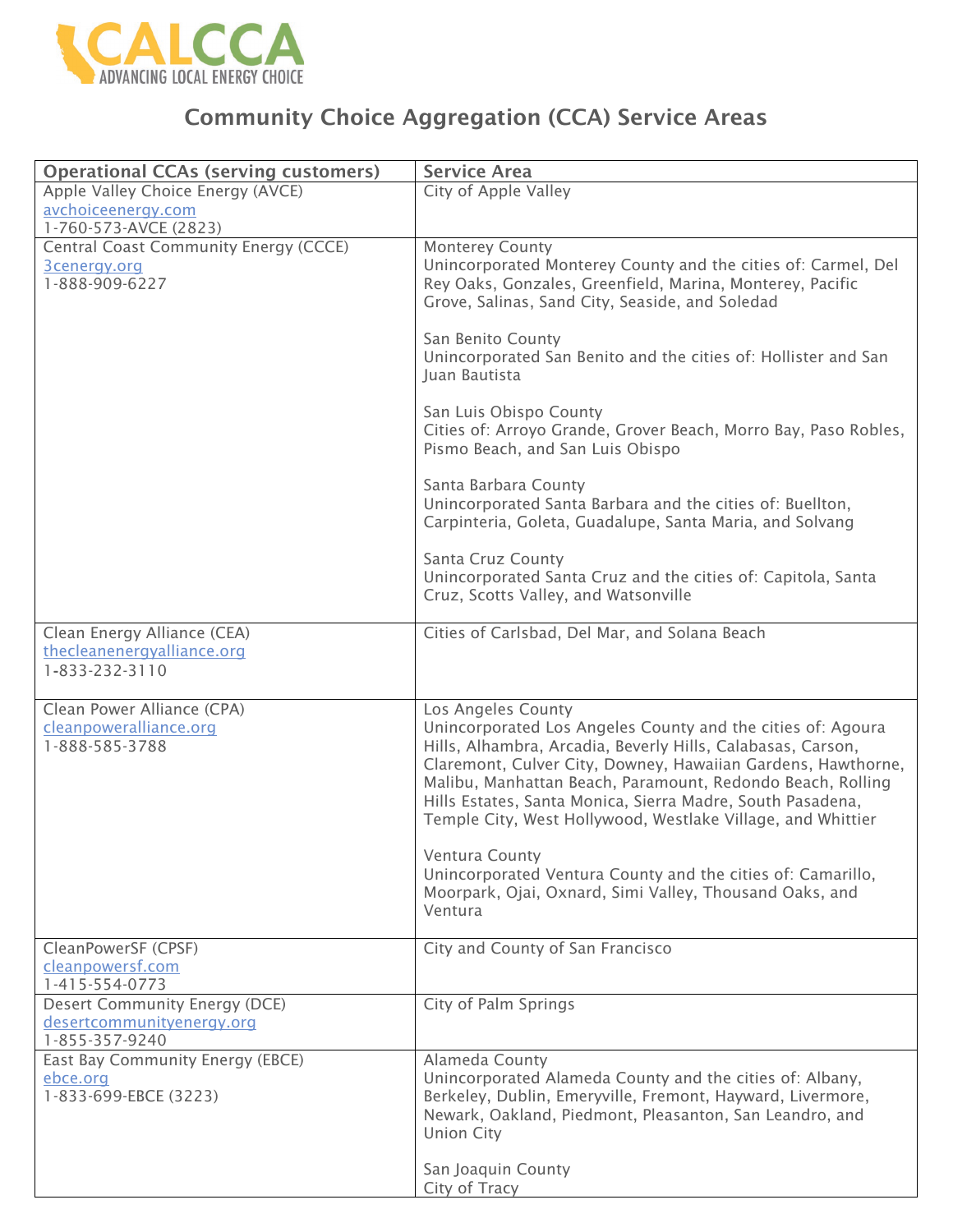| King City Community Power (KCCP)                | King City                                                                                                                           |
|-------------------------------------------------|-------------------------------------------------------------------------------------------------------------------------------------|
| kingcitycommunitypower.org                      |                                                                                                                                     |
| 1-833-888-KING (5464)                           |                                                                                                                                     |
| Lancaster Energy (LCE)                          | City of Lancaster                                                                                                                   |
| lancasterchoiceenergy.com                       |                                                                                                                                     |
| 1-844-288-4LCE (4523)                           |                                                                                                                                     |
| <b>MCE</b>                                      | <b>Contra Costa County</b>                                                                                                          |
| mcecleanenergy.org                              | Unincorporated Contra Costa County and the cities of: Concord,                                                                      |
| 1-888-632-3674                                  | Danville, El Cerrito, Lafayette, Martinez, Moraga, Oakley, Pinole,<br>Pittsburg, Pleasant Hill, Richmond, San Pablo, San Ramon, and |
|                                                 | Walnut Creek.                                                                                                                       |
|                                                 |                                                                                                                                     |
|                                                 |                                                                                                                                     |
|                                                 | <b>Marin County</b>                                                                                                                 |
|                                                 | Unincorporated Marin County and the cities of: Belvedere, Corte                                                                     |
|                                                 | Madera, Fairfax, Larkspur, Mill Valley, Novato, Ross, San                                                                           |
|                                                 | Anselmo, San Rafael, Sausalito, and Tiburon                                                                                         |
|                                                 |                                                                                                                                     |
|                                                 | Napa County                                                                                                                         |
|                                                 | Unincorporated Napa County and the cities of: American                                                                              |
|                                                 | Canyon, Calistoga, Napa, St. Helena, and Yountville                                                                                 |
|                                                 |                                                                                                                                     |
|                                                 | Solano County                                                                                                                       |
|                                                 | Unincorporated Solano County and the cities of: Benicia,                                                                            |
|                                                 | Fairfield, and Vallejo                                                                                                              |
|                                                 |                                                                                                                                     |
| Orange County Power Authority (OCPA)            | Cities of: Buena Park, Fullerton, Huntington Beach, and Irvine                                                                      |
| ocpower.org                                     |                                                                                                                                     |
| 1-866-262-7693                                  |                                                                                                                                     |
|                                                 |                                                                                                                                     |
| Peninsula Clean Energy                          | San Mateo County                                                                                                                    |
| peninsulacleanenergy.com                        | Unincorporated San Mateo County and the cities of: Atherton,                                                                        |
| 1-866-966-0110                                  | Belmont, Brisbane, Burlingame, Colma, Daly City, East Palo Alto,                                                                    |
|                                                 | Foster City, Half Moon Bay, Hillsborough, Menlo Park, Millbrae,                                                                     |
|                                                 | Pacifica, Portola Valley, Redwood City, San Bruno, San Carlos,<br>San Mateo, South San Francisco, and Woodside                      |
|                                                 |                                                                                                                                     |
|                                                 |                                                                                                                                     |
|                                                 |                                                                                                                                     |
|                                                 | <b>Merced County</b>                                                                                                                |
|                                                 | City of Los Banos                                                                                                                   |
| Pico Rivera Innovative Municipal Energy (PRIME) | City of Pico Rivera                                                                                                                 |
| poweredbyprime.org                              |                                                                                                                                     |
| 1-800-GO-PRIME (467-7463)                       |                                                                                                                                     |
| Pioneer Community Energy (Pioneer)              | El Dorado County                                                                                                                    |
| pioneercommunityenergy.ca.gov                   | Unincorporated El Dorado and the cities of: Placerville                                                                             |
| 1-844-YES-PIONEER (937-7466)                    |                                                                                                                                     |
|                                                 | <b>Placer County</b>                                                                                                                |
|                                                 | Unincorporated Placer County and the cities of: Auburn, Colfax,                                                                     |
|                                                 | Loomis, Lincoln, and Rocklin                                                                                                        |
| Pomona Choice Energy (Pomona Choice)            | City of Pomona                                                                                                                      |
| pomonachoiceenergy.org                          |                                                                                                                                     |
| 1-909-620-2079                                  |                                                                                                                                     |
| Rancho Mirage Energy Authority (RMEA)           | City of Rancho Mirage                                                                                                               |
| ranchomirageenergy.org                          |                                                                                                                                     |
| 1-760-578-6092                                  |                                                                                                                                     |
| Redwood Coast Energy Authority (RCEA)           | <b>Humboldt County</b>                                                                                                              |
| redwoodenergy.org<br>1-707-269-1700             | Unincorporated Humboldt County and the cities of: Arcata, Blue<br>Lake, Eureka, Ferndale, Fortuna, Rio Dell, and Trinidad           |